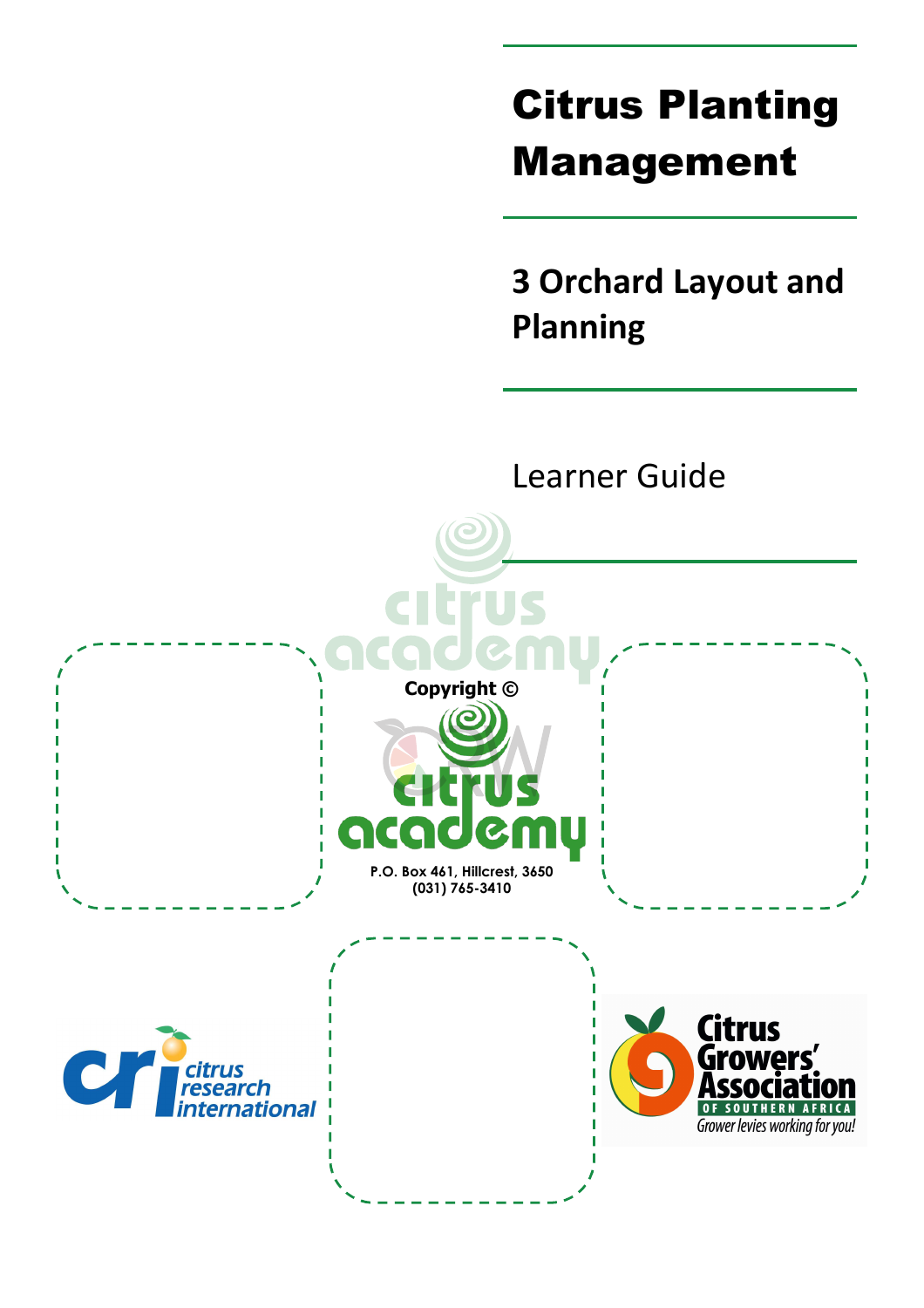#### **© Citrus Academy NPC**

1 st edition 2017

The content of this module is based on audio-visual material produced by the Citrus Academy.

**Module scripting:**  Mooipraatjies

**Narrator:**  Mariëtta Kruger

**Audio-visual production:**  Media World

#### **Additional information sources:**

Citrus Production Guidelines: Volume I - Citriculture: Establishment, Citrus Research International Cultivar Fact Sheet, Citrus Research International Citrus Academy production learning material: Enterprise Selection and Establishment Orchard Establishment

Propagation

#### **Project coordinator:**

Citrus Academy (Jacomien de Klerk)



#### **Disclaimer**

By accepting this document and reading its contents you agree to be bound by the terms of this disclaimer.

The use of the contents of this document and the accompanying visual material is at your own risk. Neither the Citrus Academy nor Citrus Research International nor the Citrus Growers' Association warrant that the content of this document or the visual material is suitable for your intended use or that it is free of inaccuracies or omissions. The opinions and advice expressed in this document and the visual material are not necessarily those of the Citrus Academy, Citrus Research International or the Citrus Growers' Association. The Citrus Academy, Citrus Research International and the Citrus Growers' Association, their directors, officers, employees, agents and contractors shall not be liable for any loss or damage of any nature suffered by any person as a direct or indirect result of the use of, or inability to use, any advice, opinion or information contained in this document or the visual material, or any misrepresentation, misstatement or omission, whether negligent or otherwise, contained in this document and the visual material.

You indemnify the Citrus Academy, Citrus Research International and the Citrus Growers' Association against any claim by any third party against the Citrus Academy, Citrus Research International and the Citrus Growers' Association, their directors, officers, employees, agents or contractors arising from, or in connection with, the use of, or reliance on, the contents of this document and the visual material. It is your responsibility to determine suitability of the contents of this document and the accompanying visual material for your intended use.



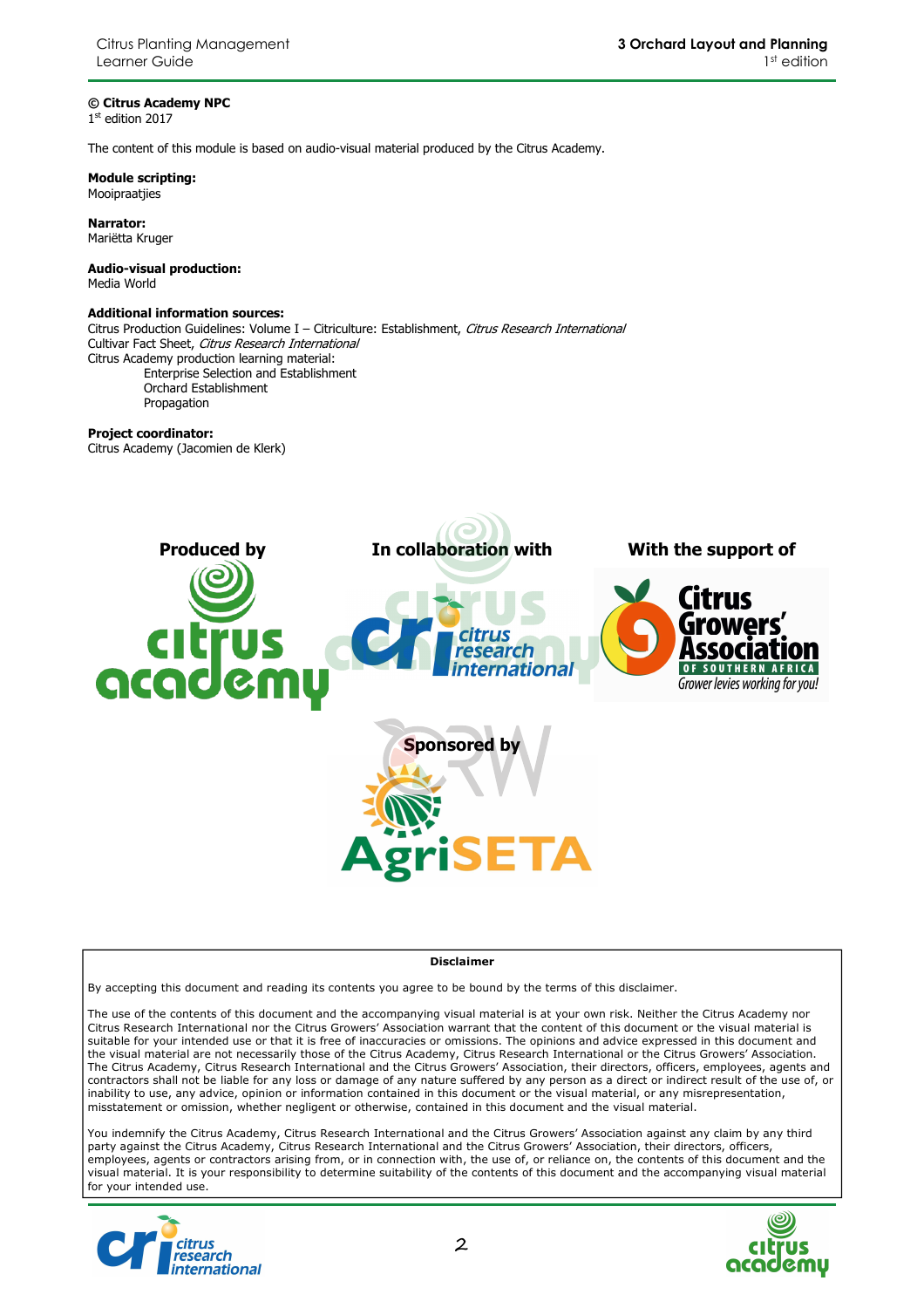# Contents

| <b>Introduction</b>                                                                                              | 4                          |
|------------------------------------------------------------------------------------------------------------------|----------------------------|
| Map                                                                                                              | 4                          |
| <b>Natural Resources and Characteristics</b><br>Soil<br><b>Water Sources</b><br>Climate<br>Topography<br>Erosion | 4<br>5<br>5<br>6<br>6<br>7 |
| <b>Infrastructure</b>                                                                                            | 7                          |
| <b>Orchard Layout and Orientation</b>                                                                            | 8                          |
| <b>Conclusion</b>                                                                                                | 9                          |





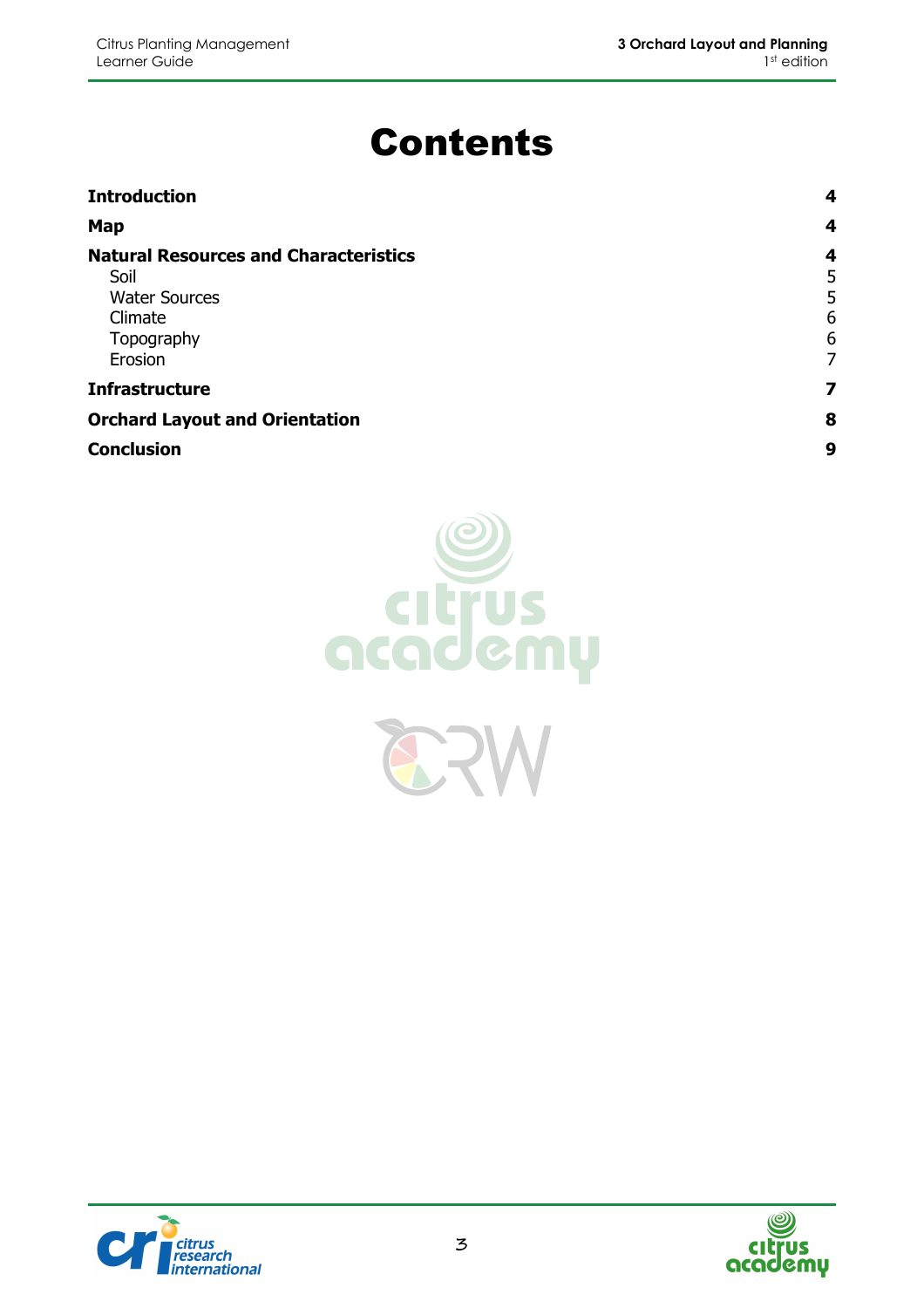# **Introduction**

By the time you start planning the layout of a new orchard, you will already know what you will be planting in the orchard, and you will have an approximate idea of where on the farm the orchards are going to be. But what exactly will it look like? What factors must I think about when I decide on this? The two major factors which we will look at now are firstly, the natural resources and characteristics of the area where you want to plant, and secondly, the role that infrastructure plays.

# **Map**

Before you start, however, you need a map of the farm that you can use to make notes on. A high-quality aerial photo works very well for this purpose, but a topographical map will also work, as long as it is large enough. As you gather the information we will be discussing, note it on the map, in as much detail as possible. This will help you understand what you have to work with when you come to the final planning.



### **Map of the Farm**

Aerial maps can be obtained from your local survey office, or from National Geo-spatial Information (NGI), a component of Department of Rural Development and Land Reform (DRDLR). More information is available at www.ngi.gov.za. Topographical maps can be obtained from reputable suppliers such as MapStudio (www.mapstudio.com.za) or MapQuest (www.mapquest.com).

# **Natural Resources and Characteristics**



The natural resources that are important for citrus production are soil, water, and natural vegetation. By natural characteristics we mean climatic conditions and topography. All forms of farming have an impact on the natural environment. Into an area where there is a huge diversity of plant and animal species, farming introduces one species – in our case citrus trees – that from then on dominate all other species. The available water and soil is also from then on used mainly to cultivate the species that is being farmed.

In order to maintain and protect the natural environment as far as possible, it is important to understand exactly what natural resources are needed for cultivation of citrus trees, how much of it is needed, and how we can use them in the best possible way. We also need to understand how to limit the impact of farming activities on the water, soil and natural vegetation. And we need to understand this before we start planning the layout of an orchard, along with understanding how certain characteristics of the natural environment impacts on layout planning.



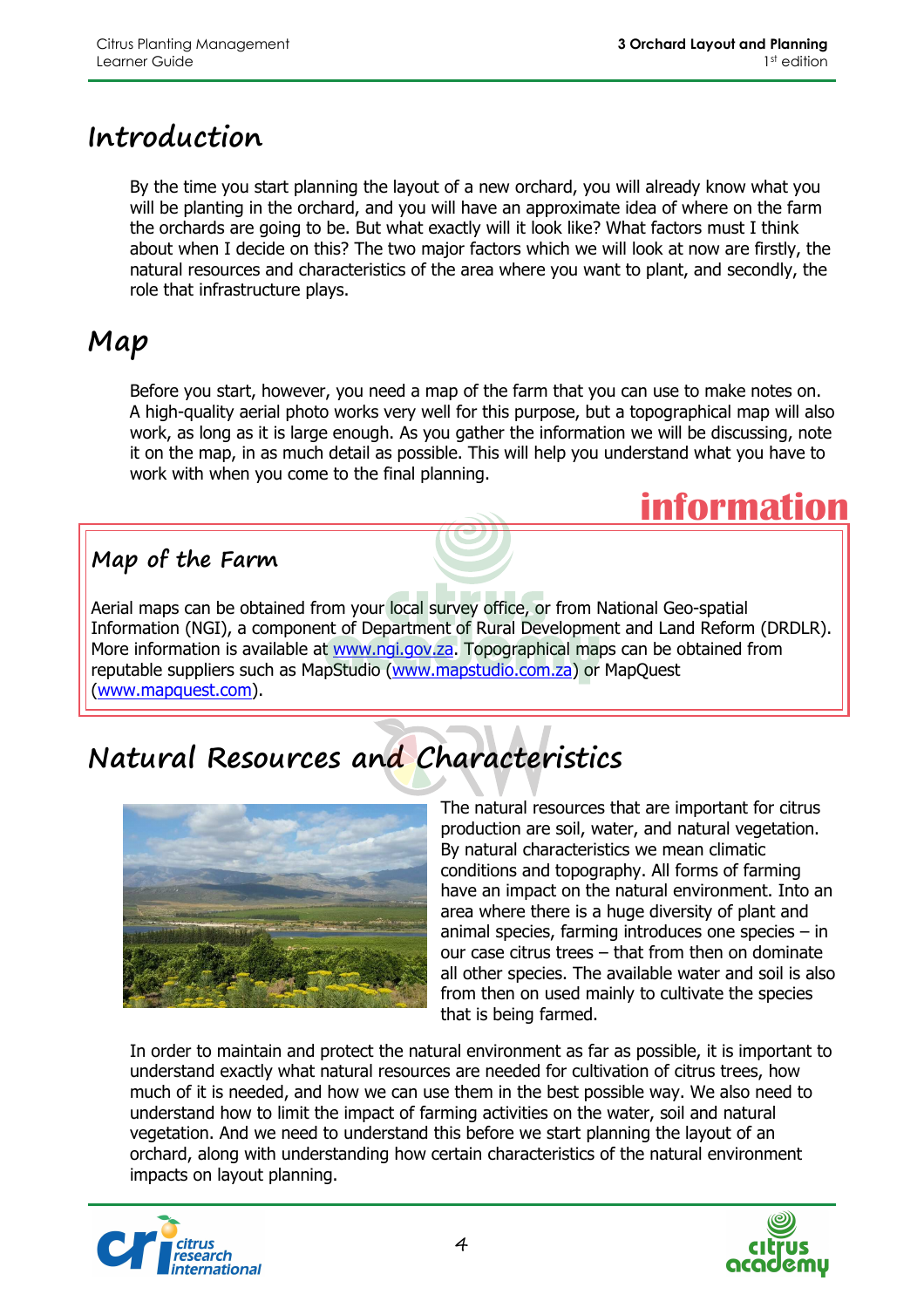### **Soil**



Before we can start planning our new orchard, we need to know if the soil is suitable for growing citrus. Citrus can be grown in different soils, as long as the soil is prepared correctly, is deep enough, is within an acceptable acidity range, does not have layers of vastly different kinds of soil, and has reasonable drainage, which depends on the texture of the soil.

While planning a new orchard we will dig profile pits in the area where the orchards will be so that we can investigate exactly what the soil there is like. Soil samples are also taken at the pits for analysis. Profile pits are dug at least 1.2 m deep. We dig at least five profile pits per hectare if the soil is more or less the same, or homogenous. If there are different soil types in the same area it is better to dig more than five profile pits per hectare. Soil samples are marked clearly so that we know exactly at which pit the sample was taken, and sent to a laboratory for analysis. Mark the position of your profile pits on your map of the farm, and cross-reference them with the soil samples.

# **information**

#### **Accredited Laboratories**

For a list of accredited laboratories in South Africa, you can contact Citrus Research International (CRI) at www.cri.co.za or visit the website of the South African National Accreditation System (www.sanas.co.za).

> Once we have the result of the soil analyses, we add to that the observations made in the profile pits. Note these findings on your map. It is a good idea to consult an expert soil scientist to advise on soil preparation for the new orchard, and even on how to best manage the soil once the orchard has been planted.

#### **Water Sources**

Outside of rain, the main sources of water on most farms are rivers, canals, dams and boreholes. Make sure that your water sources are all marked on your map. We need to be sure that there is enough water available throughout the year from one of the above sources or a combination of them to sustain our new citrus plantings.



Mature citrus trees need between seven and 10,000 l<sup>3</sup> of water per hectare per year. When during the year the water is required depends on the rainy season of that area, but generally more water is required during the summer months than in winter. The water sources must be able to supply this water when it is needed. It is good policy to develop a farm to within the capacity of available water and to build in a safety factor for water supply.



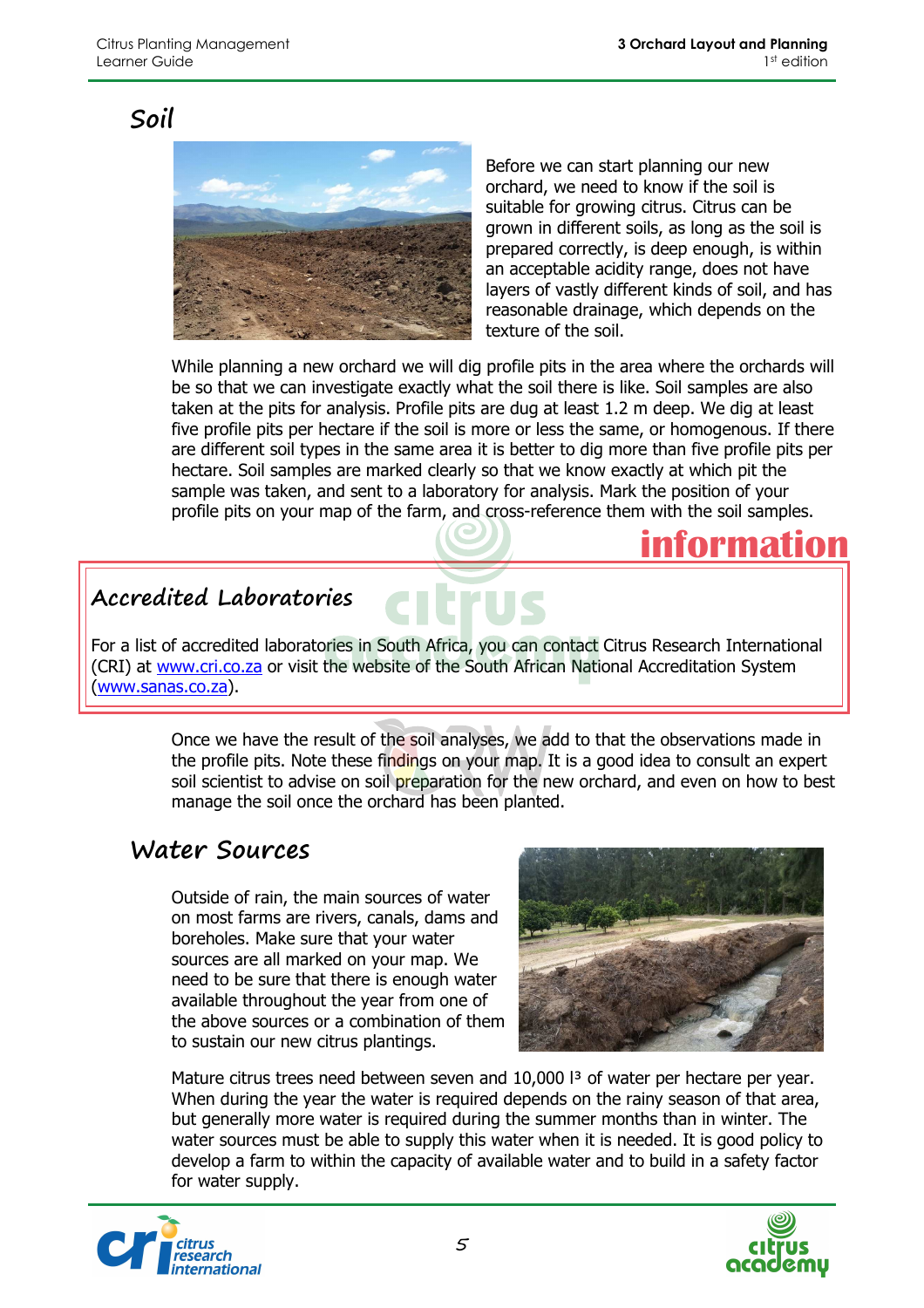Where the water sources are in relation to where you are planning to establish a new orchard is important, because you need to factor in the cost of getting the water to the orchard.

Water quality is generally not critical when it comes to citrus production, because citrus trees are reasonably tolerant. As long as the water is not polluted or extremely acidic or alkaline, the trees will be able to grow well. It is still advisable, though, to take water samples before planting a new orchard and to have them analysed by a laboratory so that you know what the water is like. Add this information on your map, along with data on the volume of water available from each source.

### **Climate**

Worldwide, citrus is produced almost exclusively in the band between twenty and forty degrees north and south of the equator, better known as subtropical regions. Summers must be hot enough for fruit to grow sweet, and winters must be cold enough for fruit to develop colour. In South Africa, commercial citrus production is confined to areas with hot, reasonably humid summers, mild and almost frost-free winters where temperatures seldom drop below -2°C, and with high enough rainfall, and not too much hail and wind.

Hail and wind cause external damage to the fruit, which makes them less marketable. Hail can in fact damage and destroy small fruit, while it will cause marks on more mature fruit. Wind makes fruit rub against twigs and branches which cause blemishes on the fruit. To limit wind damage, orchards are laid out so that the wind move between the rows of trees. To plan this, we need to know the direction and strength of the prevailing wind.

Windbreaks also assist in limiting wind damage. A windbreak is usually one or more rows of trees or shrubs planted around an orchard. If the orchard is large or the prevailing winds are particularly strong, a row of windbreak trees may even be planted in the orchard. Mark the position of windbreaks on your map, indicating what trees or shrubs you need to plant.

Gather as much historical weather data as possible, measured and recorded as close as possible to the site where we will be planting. Enter this information on your map, indicating especially the direction and strength of the prevailing wind, along with the historical seasonal temperatures and rainfall, and data on the prevalence of hail and frost.

# **Topography**

In simple terms topography means the lay of the land. This is the characteristics of the natural environment that plays the biggest role when planning orchard layout.

Topography determines the placement of the orchard and row direction. On sloping land, rows of trees are planted on the contour lines, for the sake of limiting irrigation run-off and better storm water management and also because they will be easier to access by tractor.

Draw contour lines on you farm map if they are not there already, so that it will help you to form a picture of the lay of the land where your orchard will be.



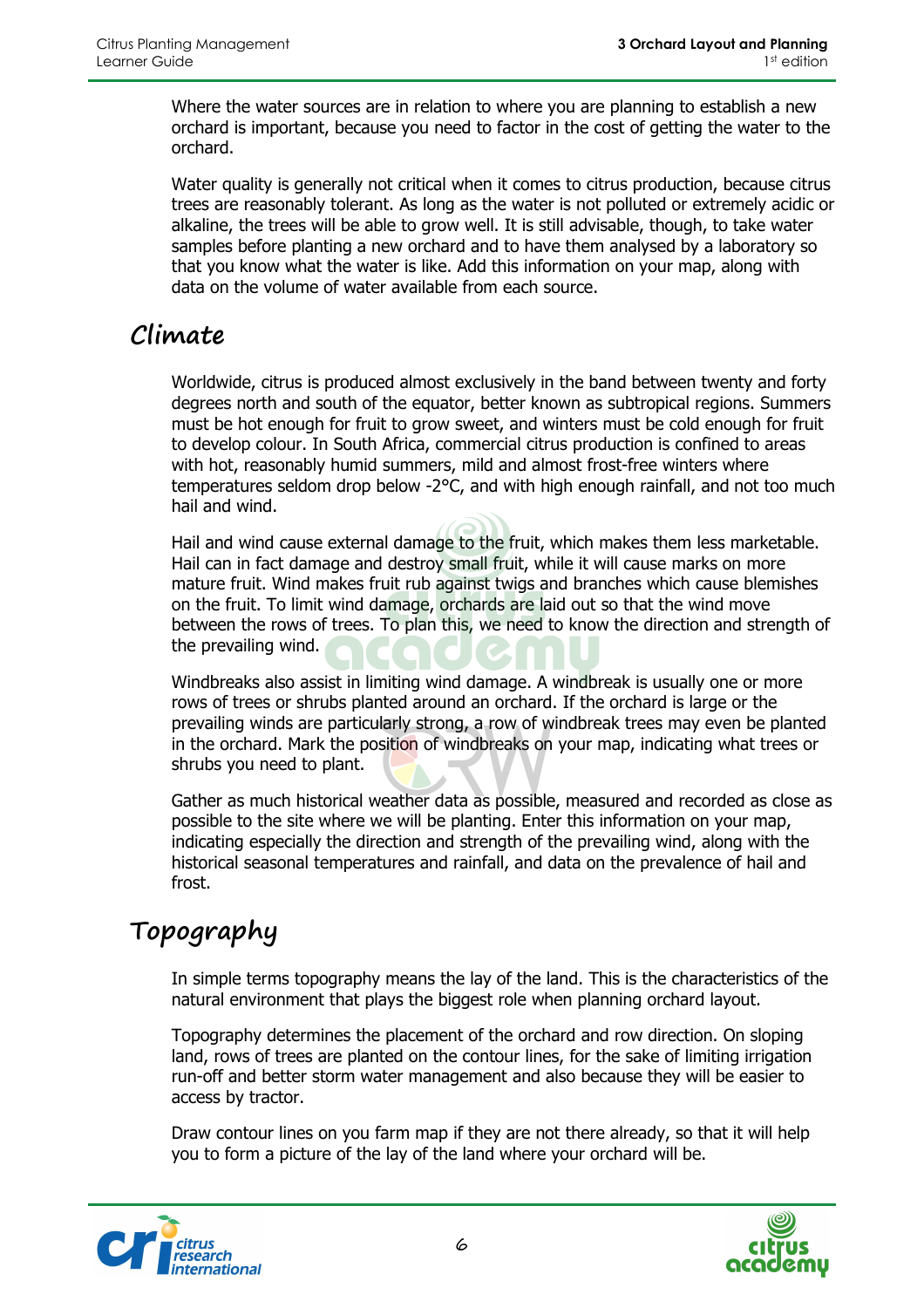### **Erosion**

Erosion is one of the biggest dangers when the cultivation of a single crop is introduced in an area. Where in the past the natural vegetation and natural barriers might have protected the soil against erosion, these will be removed and replaced with – in our case – an orchard of trees neatly planted in rows. Over-cultivation can also destroy the topsoil structure, which will affect the movement of air, water and roots in the soil.

When you plan the layout of an orchard, look to limit the eroding effects of water and wind on the soil as much as possible. Where gullies are already forming, mark them on your map, and take steps to improve the situation even before the orchard is planted.

# **Infrastructure**

Now that we have looked at the natural environment, let's take a look at the man-made environment. Infrastructure is put in place to make economic activity possible.

## **External Infrastructure**



External infrastructure is developed and built by government, its agencies and private companies to bring services to businesses. This includes the road system, the electricity generation and supply system, the water supply system, telecommunication infrastructure, logistics infrastructure (like the ports), and even towns and local businesses.

In rural areas this sort of infrastructure is sometimes lacking, but most of the time it is

good enough to make it possible to farm profitably with citrus. Make notes on your map of where access points are to external infrastructure, and where the closest town and human settlement is. Also make a note of the distance to the nearest port, market, packhouse and processing facility.

## **Internal Infrastructure**

Internal, or on-farm infrastructure, is developed to make the economic activity of the farm possible. In our case, infrastructure is developed to make the citrus farming operation as efficient as possible, while at the same time minimising impact on the natural environment. On a citrus farm, we need the following sort of infrastructure: fencing, farm roads, irrigation system, electricity supply, and farm buildings. We might also need structures for erosion control.



If you are a planning a new planting on an existing farm, you will work with the internal infrastructure that is already on the farm. Mark it on your map, also recording the



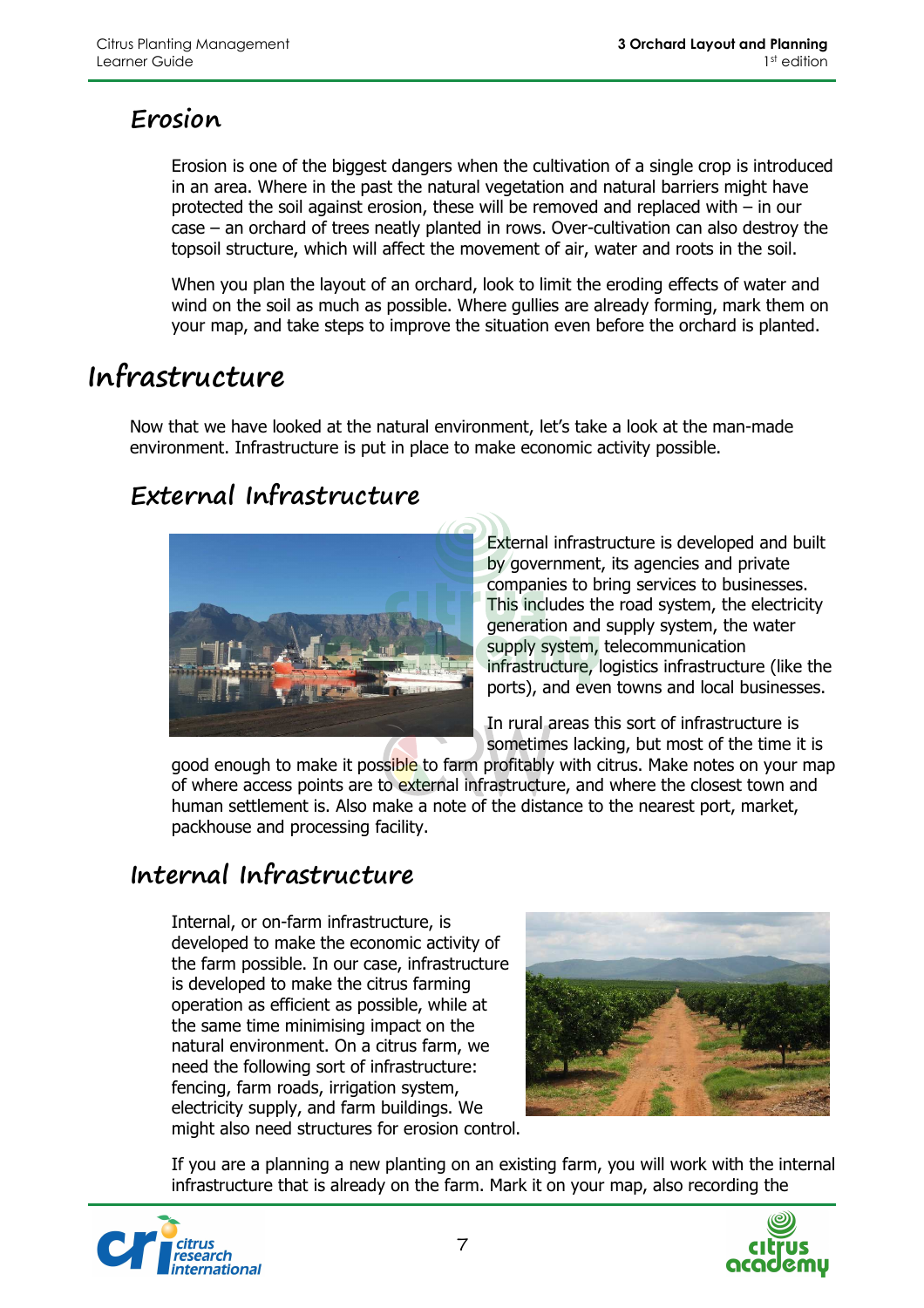supply capacity where relevant. If it is a large new planting, it may be necessary to develop more infrastructure, but if it just a replanting or small expansion, you could just make use of what is already in place. If you are planning a whole new farm, you have the opportunity to plan and plot out the infrastructure optimally, which you will do as part of the land utilisation plan.

When you do need to development and build infrastructure, your thinking should be around the capital cost of equipment versus the ongoing cost of maintenance, not forgetting the cost of failure if the infrastructure is not of good quality. For specific kinds of infrastructure, also think about the following:

- Fencing around a farm is put up to mark the boundary line of the property, to keep unwanted visitors out, and to secure your crop, your equipment, and the people on the farm. Additional high-security fencing is often put up around farm buildings, especially around staff housing. If there is already fencing on the farm, mark it on the map, indicating the type of fencing, its height, and its condition.
- Farm roads are built to give delivery vehicles access to the farm, and to give tractors, spray equipment, bakkies and so on access to orchards. Access for heavy vehicles that come to the farm to deliver supplies or transport fruit should be as close to the main road as possible, and should preferably not run through the orchards. In fact, traffic through the orchards must be minimised and controlled. Mark existing and new roads on your map, indicating the condition of the roads and how much traffic each road should carry.
- $\div$  The irrigation system brings water from whatever water source to the orchards. In some cases the system will include holding dams, while in other cases it may merely consist of pipelines leading from the main water source. Make sure that you mark clearly on your map where the water will be coming from, and in what volumes.
- $\cdot \cdot$  The electricity system needs to bring power to the farm buildings and to pump houses. Electricity connections must be installed by a qualified electrician and must comply with regulatory standards. Notes on your map about where the transformer is from where electricity will have to be taken, will help with your planning.
- $\div$  Farm buildings is a substantial investment so think carefully about what you need, what the requirements are, and where you place it. Health and safety legislation and codes of labour practices have very clear prescriptions for buildings in which people work and live. Make sure that you know these regulations, know how it applies to your situation, and know how to comply with them. Fixing bad buildings afterwards is very pricey and can be avoided with a little planning. Mark existing buildings clearly on your map

# **Orchard Layout and Orientation**

Now that we have a good picture of the area where the new planting will be, we can plan the layout and orientation of the orchard. The orientation of a new orchard depends on a few factors. Erosion and wind direction are important, as is light interception. Ideally, citrus is planted in rectangular blocks on a 10° to 30° south-east facing slope, with rows running north-south for